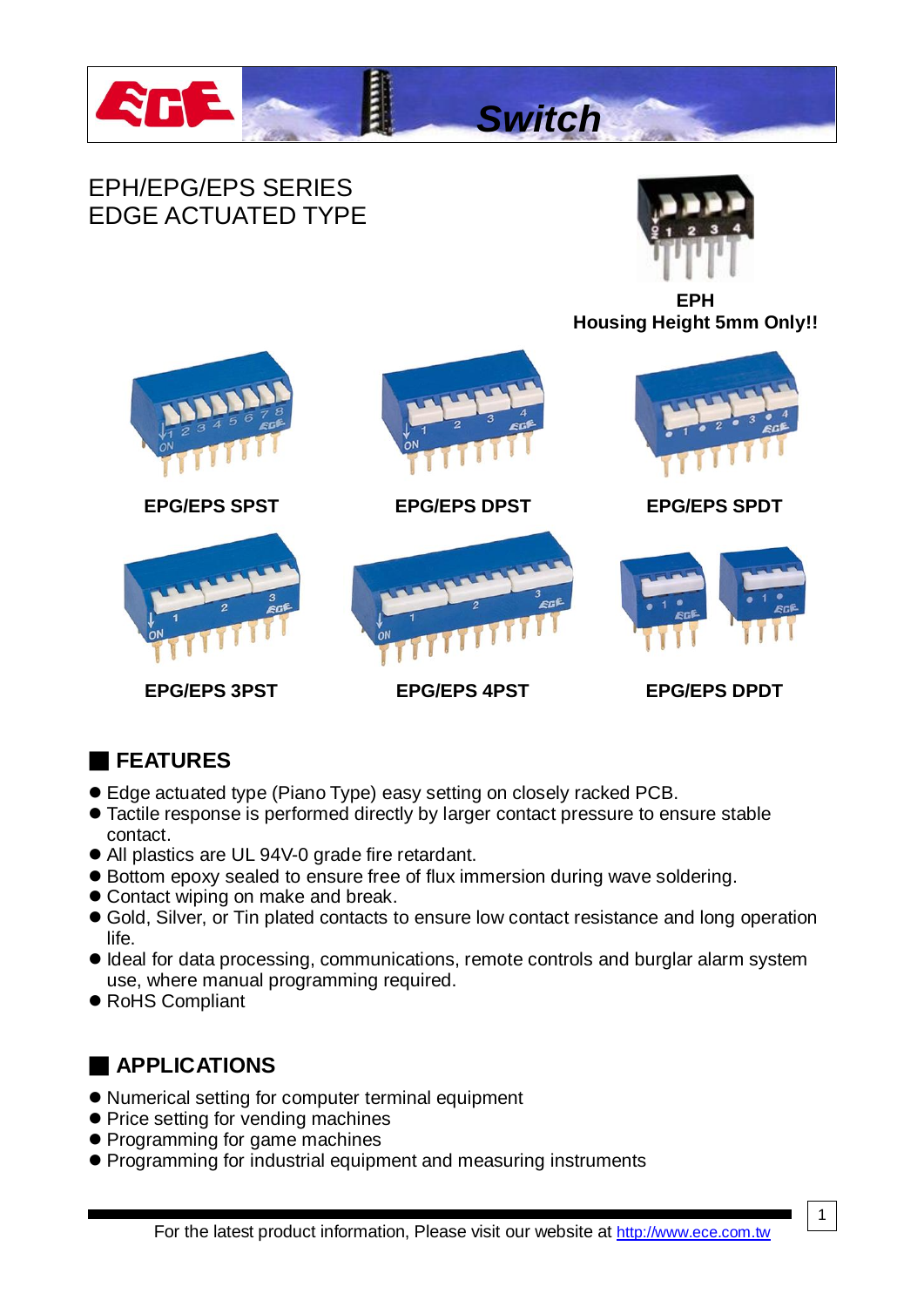

## ■ **SPECIFICATIONS**

#### **1.ELECTRICAL**

| $\bullet$ Contact rating                                 |                                                |
|----------------------------------------------------------|------------------------------------------------|
| switching                                                | 25mA, 24VDC                                    |
| non-switching                                            | 100 <sub>m</sub> A                             |
| ● Contact resistance<br>(After life test)                | $100$ mΩ Max. (300mΩ Max. for Tin plated type) |
| ● Insulation resistance                                  | 1000MΩ Min. at 100VDC                          |
| $\bullet$ Dielectric strength                            | 500VDC Min. for 60 seconds                     |
| ● Leakage Current                                        | l2mA Max.                                      |
| $\bullet$ Capacitance between adjacent switches 5pF Max. |                                                |

#### **2.MECHANICAL AND ENVIRONMENTAL**

| $\bullet$ Temperature rating |                                                                    |
|------------------------------|--------------------------------------------------------------------|
| operating                    | $-25^{\circ}$ C to +70 $^{\circ}$ C                                |
| storage                      | $-40^{\circ}$ C to $+85^{\circ}$ C                                 |
| ● Operation force            | 800g Max. (SPST only)                                              |
| ● Mechanical life            | 1000 operations (EPH)<br>2000 operations (EPG/EPS)                 |
| $\bullet$ Humidity           | 95% RH, 40℃ for 96 Hrs.                                            |
| ● Vibration                  | 10Hz-55Hz-10Hz for 6 Hrs.                                          |
| ● Solderability              | After flux 230 $\pm$ 5°C for 5 $\pm$ 0.5 seconds, 95% coverage     |
| ● Soldering heat             | After 260 $\pm$ 5°C for 5 $\pm$ 1 sec. shall have no deterioration |

### ■ **PART NUMBERING SYSTEM**

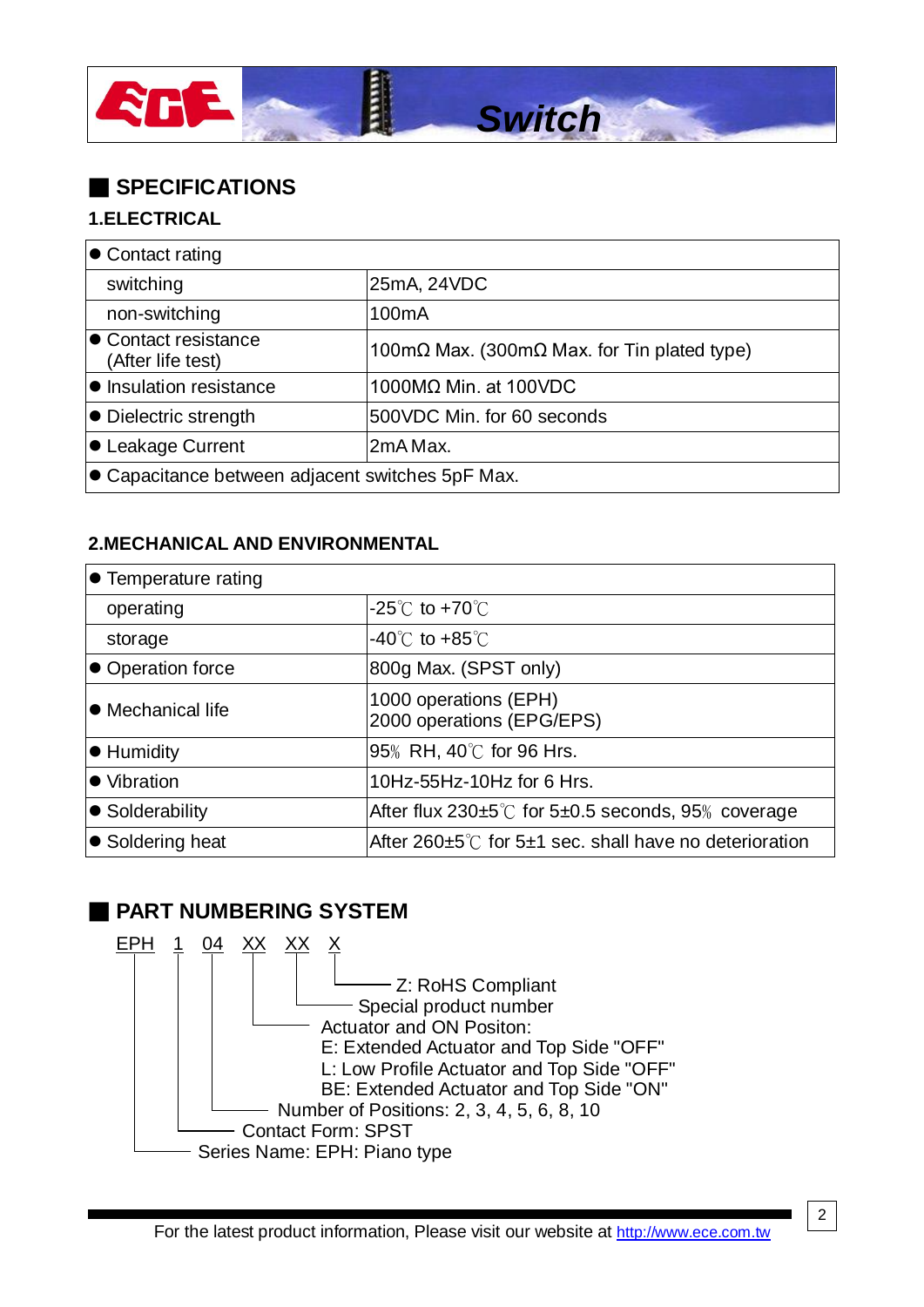

EPH EPG/EPS



- 1.Special top or side marking available
- 2.Blue or black body color
- 3.Normal "ON" (top side "ON") available
- 4.Tape sealed





EPHxxxLT EPGxxxxT



3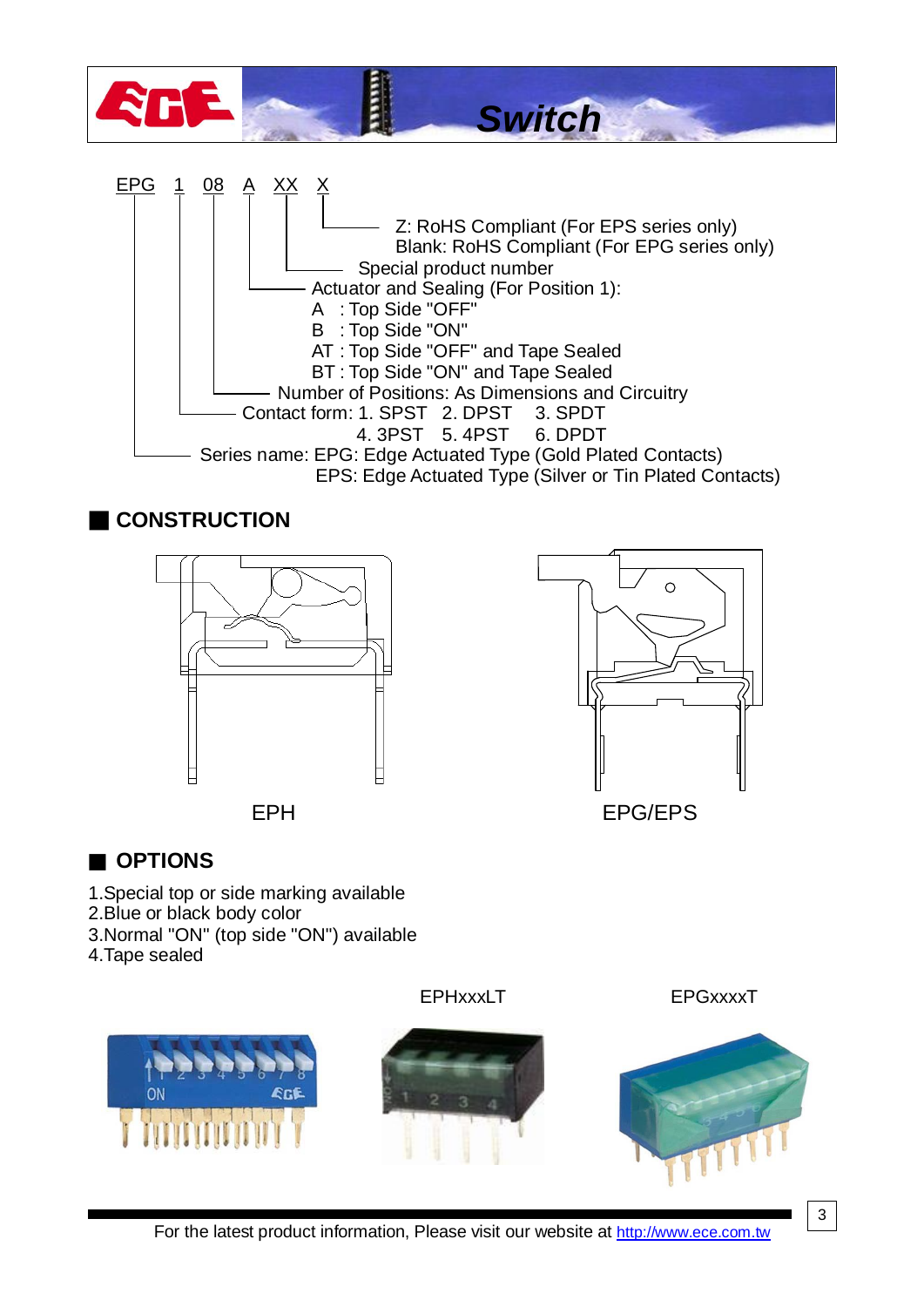

## ■ **DIMENSIONS AND CIRCUITRY**



4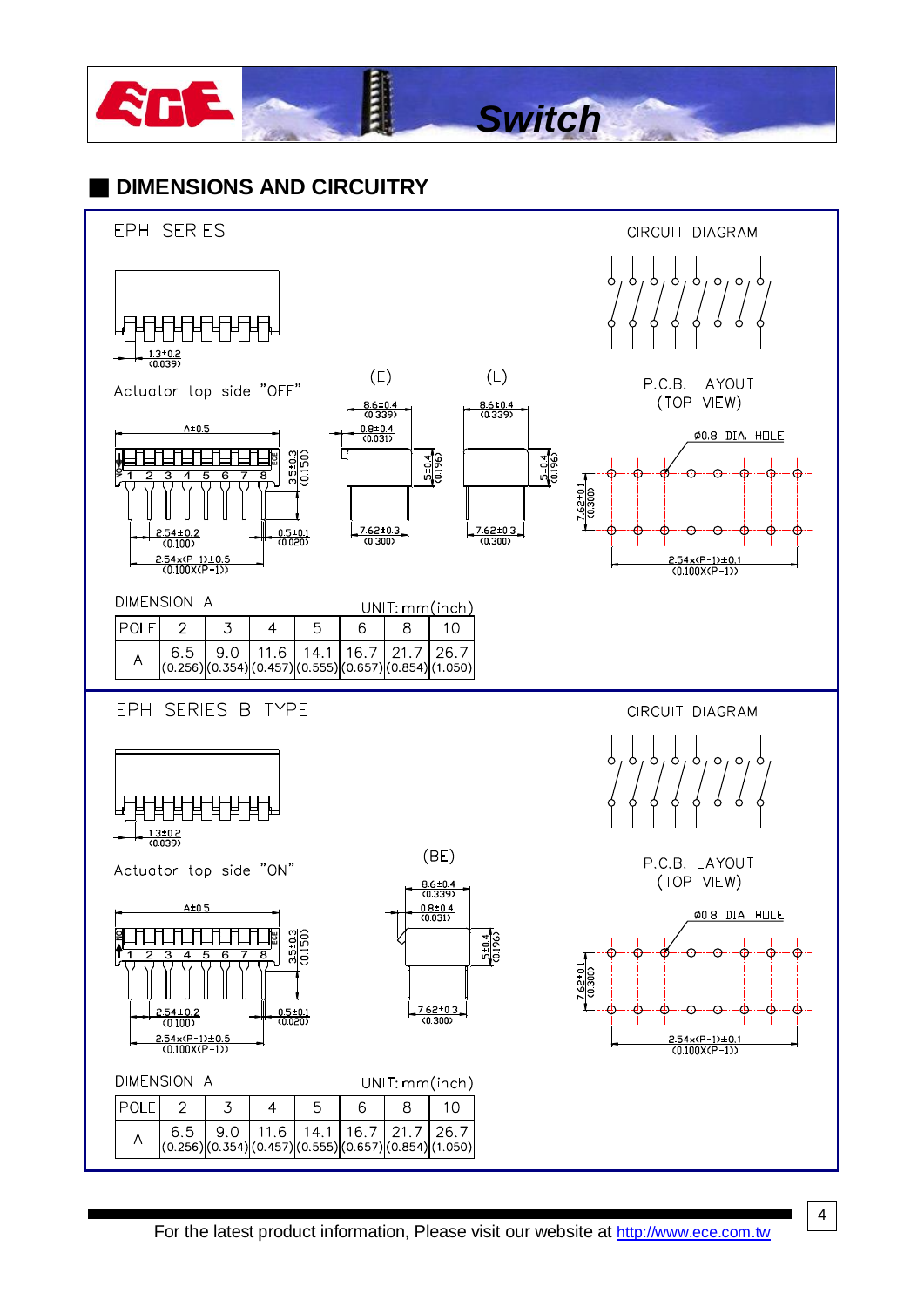

# *Switch*